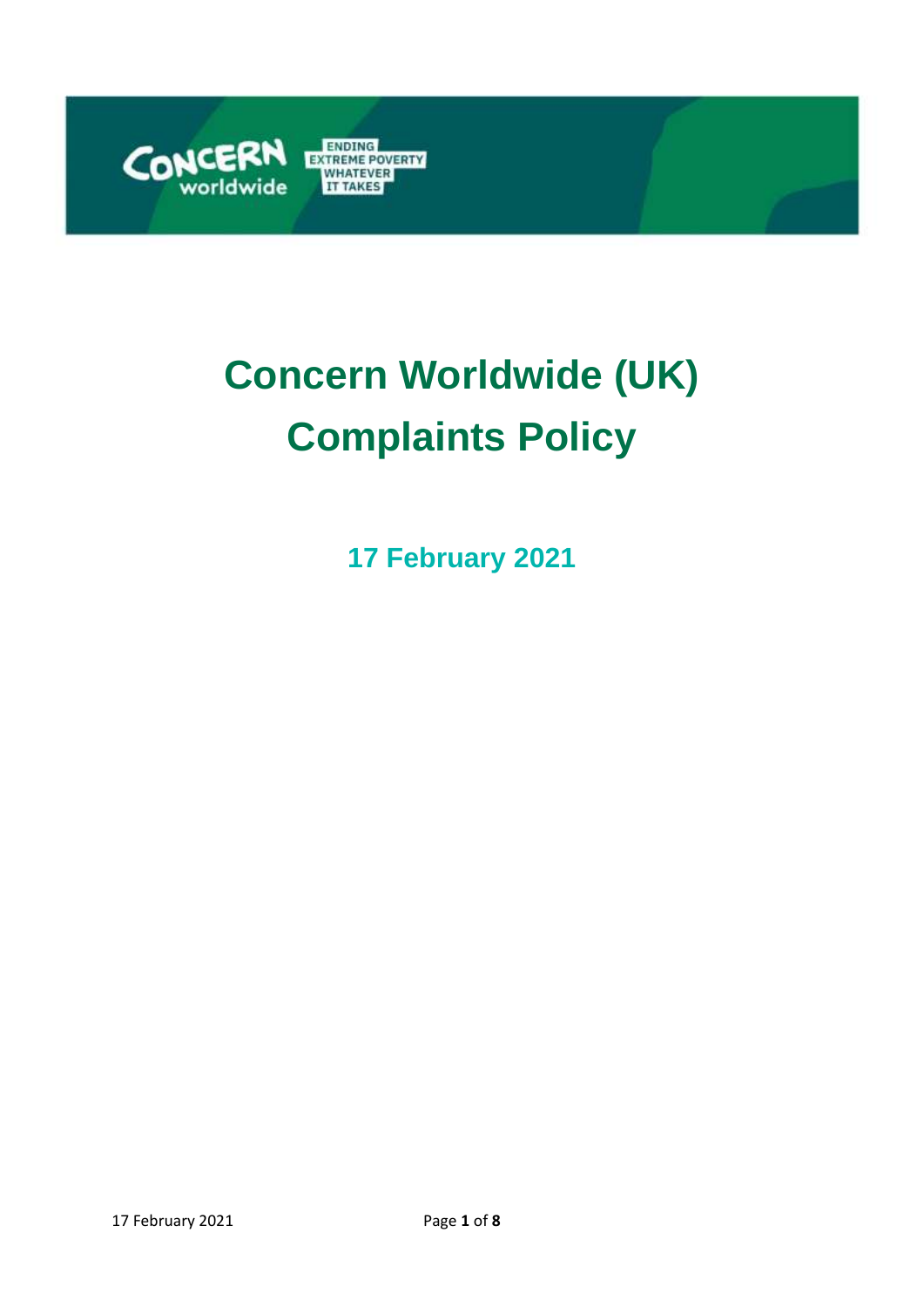# **1. Introduction**

This document outlines Concern UK's formal complaints and response process. It seeks to provide safe, accessible and effective channels for individuals to exercise their right to raise complaints about the organisation and the work and behaviour of our staff, volunteers, subcontractors and partners. By adhering to this Policy, Concern UK will ensure that appropriate and timely action is taken in relation to these complaints, both to deal with the situation and put measures in place to stop the same situation happening again. Feedback will be given to all complainants.

## **2. Definition of a complaint**

Concern UK and its staff, volunteers, sub-contractors and partners should be held accountable for the promises and commitments we make, what we do, and how we do it. A complaint is an expression of dissatisfaction with an action, service or behaviour on the part of Concern UK or any of our staff, volunteers, sub-contractors and/or partners. A valid complaint is one where Concern UK and those who work with us are responsible for what has happened and it is within our control.

Examples of where Concern UK can respond to a complaint include:

- Adequacy/accuracy of information provided by Concern UK
- Misuse of Concern UK funds
- Use of images and messages in Concern UK communications
- Our Fundraising activities
- Our Campaigning and Advocacy activities
- Human Resources issues, including recruitment and selection
- Suspected abuse of children or vulnerable adults
- Behaviour of Concern UK staff, volunteers, sub-contractors or partners
- Delay and/or failure to make a payment
- Delay and/or failure to respond to correspondence etc.
- Goods sold in our shops
- Issues related to data protection

Where Concern UK receives a complaint outside of its responsibility or control we will, in so far as we reasonably can, assist the complainant to re-direct their complaint appropriately.

## **3. Who can make a complaint?**

Any stakeholder can raise a complaint with Concern UK. This includes:

- Supporters
- Concern UK staff and volunteers
- Organisations with which Concern UK works, including sub-contractors and partners
- Those employed by or volunteering with our sub-contractors or partners
- Beneficiaries of programmes delivered by Concern or its partners
- Customers in our shops
- Our suppliers
- Members of the public

## **4. Confidentiality**

Confidentiality is a principle that restricts access to and dissemination of information and helps to create an environment in which people are more likely to raise complaints or to stand in witness against bad practice. The complaints and response processes followed by Concern UK ensure reasonable confidentiality and security of all relevant records and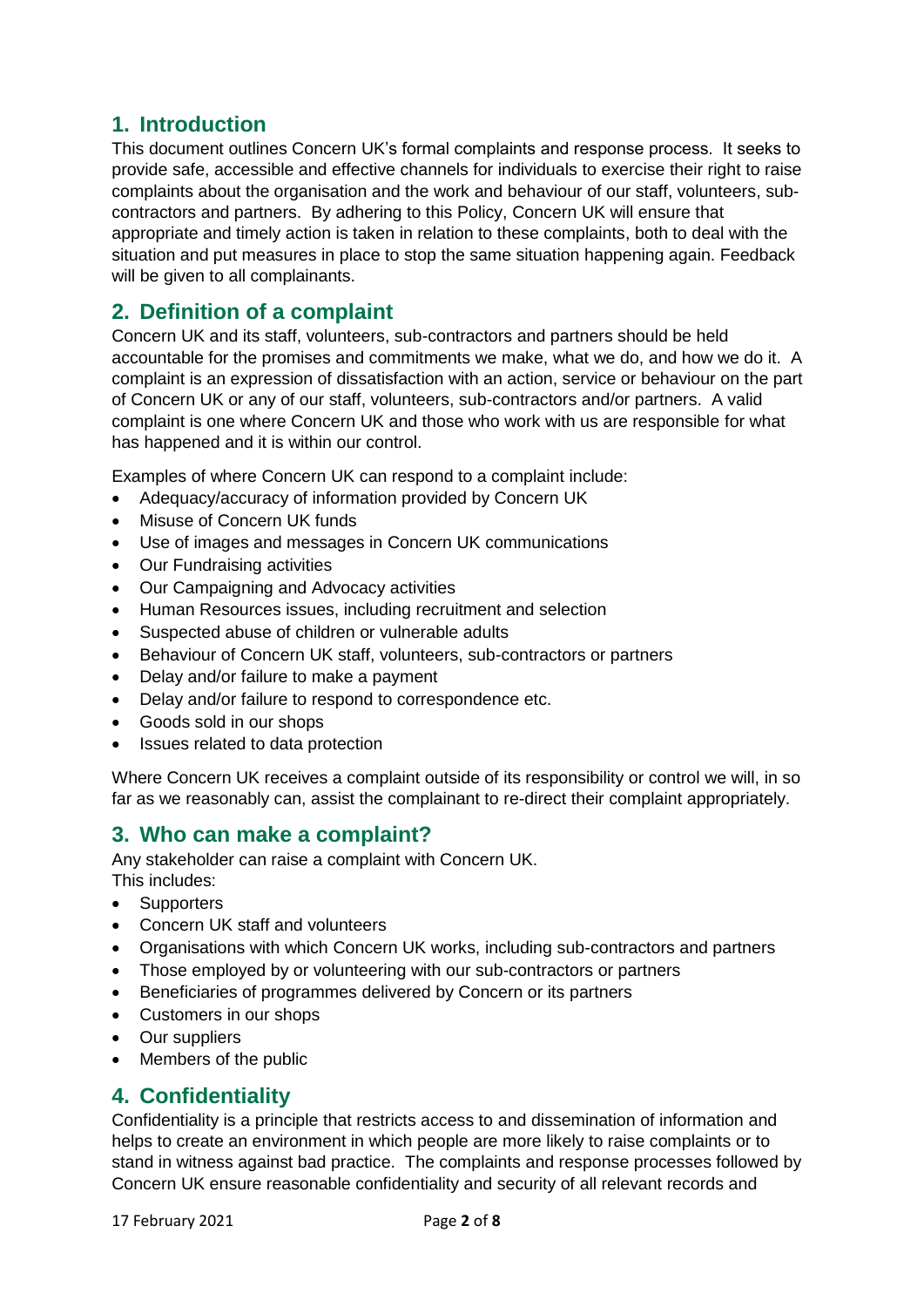documents, with information shared on a strict need-to-know basis with a limited number of specified people for the purpose of taking action. Breaches of confidentiality will be taken very seriously and may result in disciplinary action against any staff member involved.

# **5. How to make a complaint**

There is information on the Concern UK website which outlines our complaints policy for the public, clearly explains how an individual can complain and includes a link to this document: <https://www.concern.org.uk/making-complaint> In the first instance, anyone who wishes to complain is encouraged to email or speak informally to a member of staff or volunteer. If this does not resolve the matter to the individual's satisfaction, and for all serious complaints, the routes set out below should be used to raise a formal complaint.

Formal complaints can be made either directly by the complainant or someone acting on their behalf. Adjustments to our processes will be made where necessary to ensure everyone who wishes to raise a complaint with us is able to do so.

To make a complaint, Concern UK asks complainants to contact us in one of the following ways:

## **a) Fundraising and General complaints**

A Fundraising complaint is one that relates to any of Concern UK's fundraising activities. A General complaint is any expression of dissatisfaction about actions taken or a lack of action that is not a Fundraising, Fraud, Whistleblowing or Safeguarding complaint (see below for definitions).

Fundraising complaints could include those about:

- Direct mail
- Door-to-door fundraising
- Retail activities
- Face-to-face fundraising
- Marketing activities
- TV advertising

Examples of General complaints include:

- Problems with completing administrative tasks
- Delay in dealing with a personal data subject request
- Poor behaviour by a member of staff
- Dissatisfaction in a recruitment process
- Omitting to pay a supplier in error
- Failure to cancel a regular direct debit donation
- Unhappiness with an advocacy post on social media
- Lack of fairness in a tender process

The Complaints Coordinator should be contacted through the following channels:

- Using our online contact form:<https://www.concern.org.uk/complaint-form>
- $\bullet$  By phone Freephone 0800 032 4001 Our phone lines are open from Monday to Friday, 9am to 5pm. Outside of these hours, or if our staff are unable answer your call personally, please leave a message and contact number, and someone will return your call within one working day
- By post marked 'Private & Confidential' to: Complaints Coordinator Concern Worldwide (UK)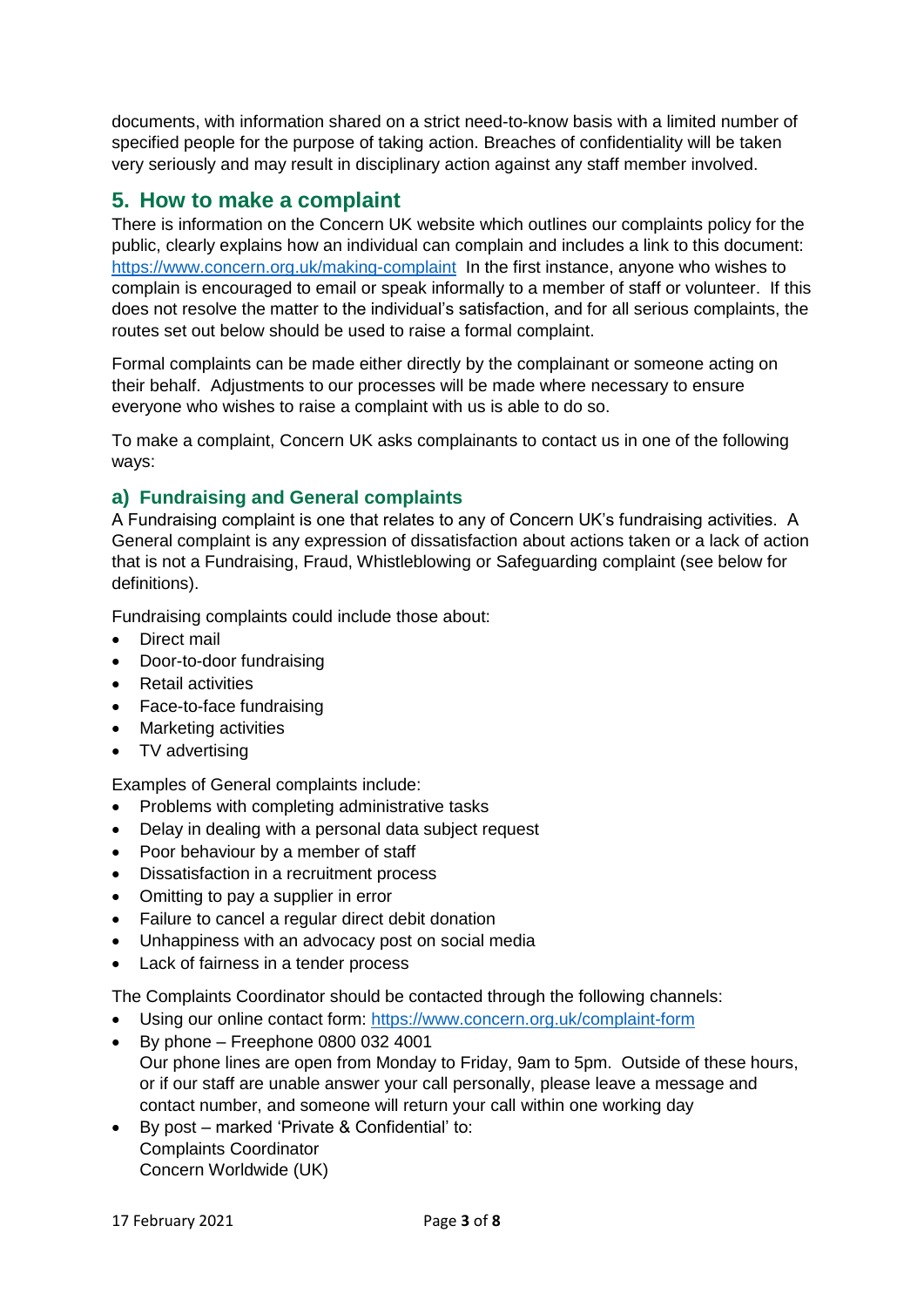47 Frederick Street Belfast BT1 2LW

To assist us in resolving complaints quickly, complainants are asked to include a valid phone number and/or email address so that we can contact them

## **b) Fraud complaints**

Fraud encompasses the theft or misuse of Concern's funds or other resources, by an employee or third party, which may or may not also involve misstatement of financial documents or records to conceal the theft or misuse. Corruption can take many forms, including financial and non-financial crimes such as procurement fraud, nepotism and any other form of abuse of power. Fraud complaints include:

- Theft of funds or any other Concern or donor property
- Falsification of costs or expenses
- Forgery, alteration, destruction or removal of documents or records
- Inappropriate personal use of Concern's assets
- Employees seeking or accepting cash, gifts or other benefits in exchange for preferment of third parties in their dealings with Concern
- Bribery or facilitation payments
- Blackmail or extortion
- Paying excessive prices or fees to third parties with the aim of personal gain
- Abuse of a conflict of interest
- Financing criminality or terrorist acts/organisations
- Cyber-crime

Please see Concern's Anti-Fraud Policy for more information:

<https://www.concern.org.uk/accountability/codes-and-policies>

For fraud complaints, the Head of Internal Audit and Investigations can be contacted through the following methods:

- By email [fraudmailbox@concern.net](mailto:fraudmailbox@concern.net)
- By phone + 353 1 479 1326 during core office hours, Monday to Friday, 10am to 4pm (Irish times)

Outside of these hours, please leave a message and contact number, and someone will return your call before midday the next working day

 By post – marked 'Private & Confidential' to: Head of Internal Audit and Investigations Corporate Services Concern Worldwide 52-55 Lower Camden Street Dublin 2 Ireland

#### **c) Whistleblowing complaints**

Concern defines whistleblowing as "making a disclosure in the public interest about possible wrongdoing in the workplace". The categories of wrongdoing which may constitute malpractice and give rise to whistleblowing complaints include the following:

- Criminal offences
- Failure to comply with legal obligations
- Miscarriage of justice
- Endangering the health & safety of individuals
- Serious HR complaints e.g. discrimination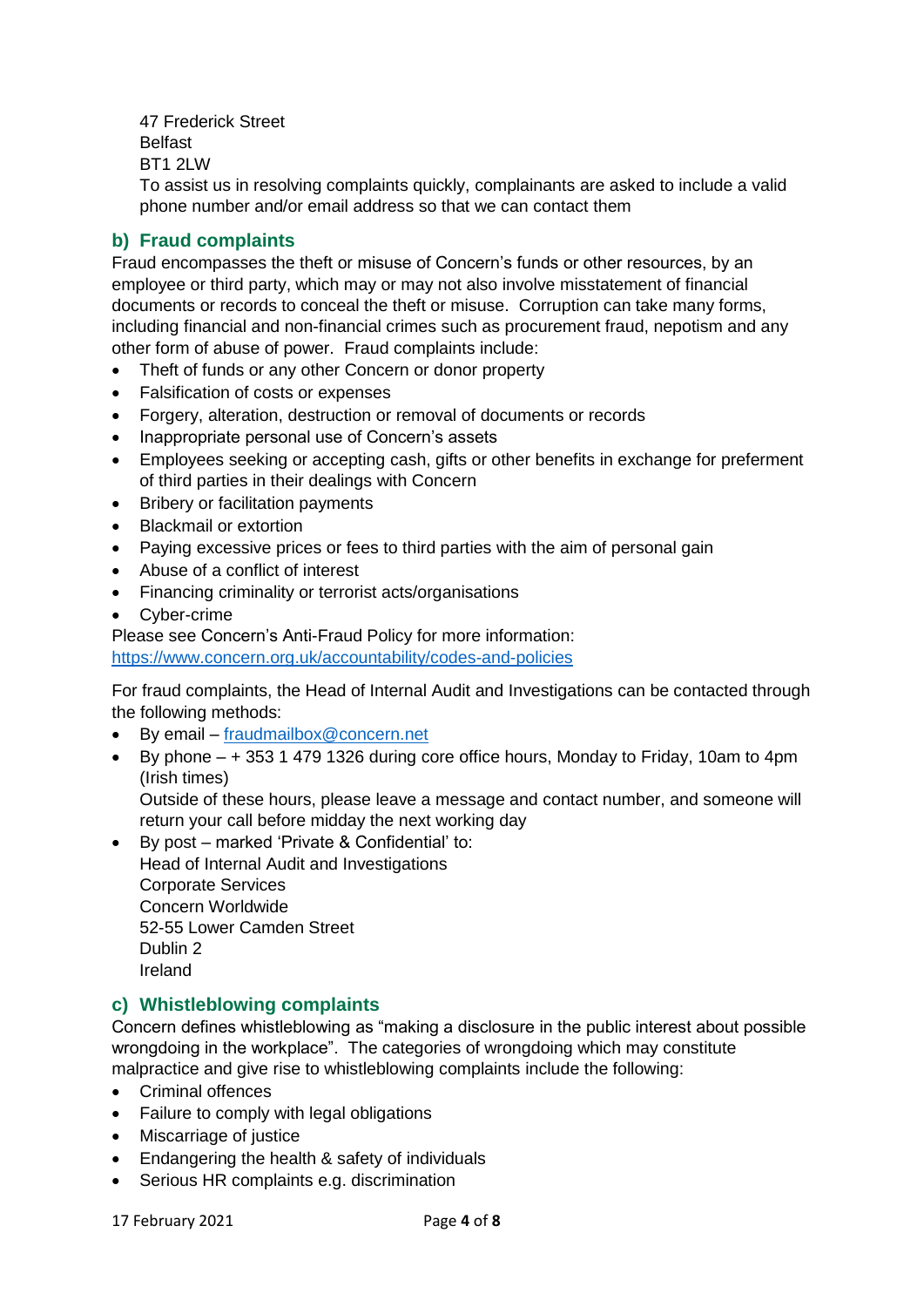- Damaging the environment
- Any sensitive complaint that is not about fraud or safeguarding
- Attempting to cover up any of the above

Please see Concern's Whistleblowing Policy for more information:

<https://www.concern.org.uk/accountability/codes-and-policies>

For whistleblowing complaints, the Head of Internal Audit and Investigations can be contacted through the following methods:

- By email [whistleblowing@concern.net](mailto:whistleblowing@concern.net)
- By phone  $-$  + 353 1 479 1326 during core office hours, Monday to Friday, 10am to 4pm (Irish times)

Outside of these hours, please leave a message and contact number, and someone will return your call before midday the next working day

 By post – marked 'Private & Confidential' to: Head of Internal Audit and Investigations Corporate Services Concern Worldwide 52-55 Lower Camden Street Dublin 2 Ireland

## **d) Safeguarding complaints**

Concern has a zero tolerance policy when it comes to sexual harassment exploitation, abuse and trafficking of children and adults as reflected in our contracts of employment for all staff who commit to adhere to the Concern Code of Conduct and associated policies as part of their terms and conditions of employment (or engagement for consultants, (sub) contractors, relevant suppliers; involvement for volunteers):

<https://www.concern.org.uk/accountability/codes-and-policies>

All safeguarding complaints are taken seriously, including when made anonymously. Confidentiality, safety, dignity, respect and natural justice are core principles applied in how we investigate and address such matters, always with the wishes and best interests of the survivor at the centre of our process.

For suspected safeguarding complaints, the following channels which are monitored by the safeguarding office in Concern's head office, should be used:

- By email [safeguarding@concern.net](mailto:safeguarding@concern.net)
- By post marked 'Private & Confidential' to: Safeguarding Office Concern Worldwide 52-55 Lower Camden Street Dublin 2 Ireland

## **6. What happens after a complaint is made?**

All complaints will by acknowledged within 2 working days, other than in exceptional circumstances (if we only have a postal address for the complainant, this means posting our reply within 2 working days). The acknowledgment of receipt will give a date by when the complainant can expect to either be informed about the outcome of their complaint or, for more complex complaints, the process that will be followed to handle their complaint. This date will be no more than 10 working days from the date of the complaint was received.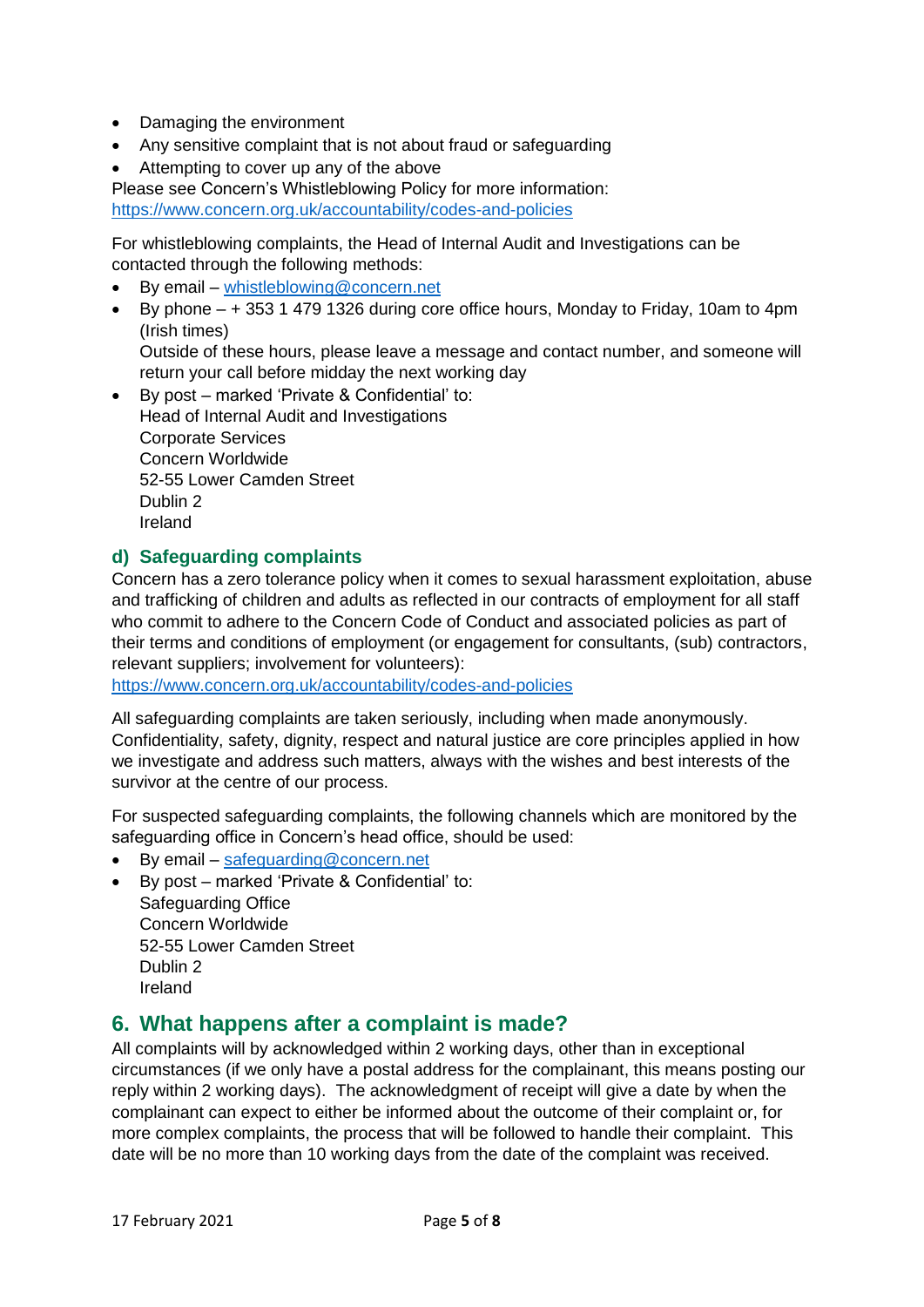To ensure transparency of the complaints management process, the complainant will be kept informed throughout and advised of the outcome. Although in some sensitive cases, for example potentially resulting in disciplinary action, Concern UK may need to reserve the right to keep the action taken confidential.

If the complaint is about an issue that falls outside of Concern UK's control, this information will be included in the acknowledgment of receipt sent to the complainant. Where possible, the claimant will be assisted to re-direct their complaint appropriately.

# **7. Appeal**

If the complainant is not satisfied with the response received, despite having had the opportunity to request further clarification or feedback, s/he can submit a formal written appeal directly to the Executive Director:

- By email [UKcomplaints.appeals@concern.net](mailto:UKcomplaints.appeals@concern.net)
- By post marked 'Private & Confidential' to: Executive Director Concern Worldwide (UK) 13/14 Calico house Clove Hitch Quay London SW11 3TN

The Executive Director will pass the appeal on to a member of the Senior Management Team (SMT) who has had no involvement in the complaint or its management. The SMT member will review the management of the complaint and determine whether it has been handled properly. This review will include an assessment of the procedures followed, investigations conducted, outcomes and actions taken to date. The Executive Director or SMT member will acknowledge the appeal and keep the complainant informed about the review process.

The response to an appeal is final in terms of the Concern UK's complaints and response process, although the complainant may continue to pursue the matter via alternative routes if they wish.

# **8. Situations where Concern UK will stop responding to a complaint**

No complaint will be ignored and everyone who makes a complaint will be treated with courtesy and respect. In return, we expect complainants to raise their complaints fairly and appropriately. In cases where complainants harass staff, behave abusively or unreasonably pursue their complaint, we reserve the right to withdraw our investigation of their complaint. In all such instances, the complainant will be informed by the Executive Director that we do not propose to consider or correspond about the complaint any further and the reasons for this decision.

# **9. Escalation**

## **Fundraising Regulator**

If the complaint is about Fundraising and the complainant feels that it has not been resolved by us satisfactorily, then they may forward their complaint to the Fundraising Regulator within two months of our final response.

Fundraising Regulator Eagle House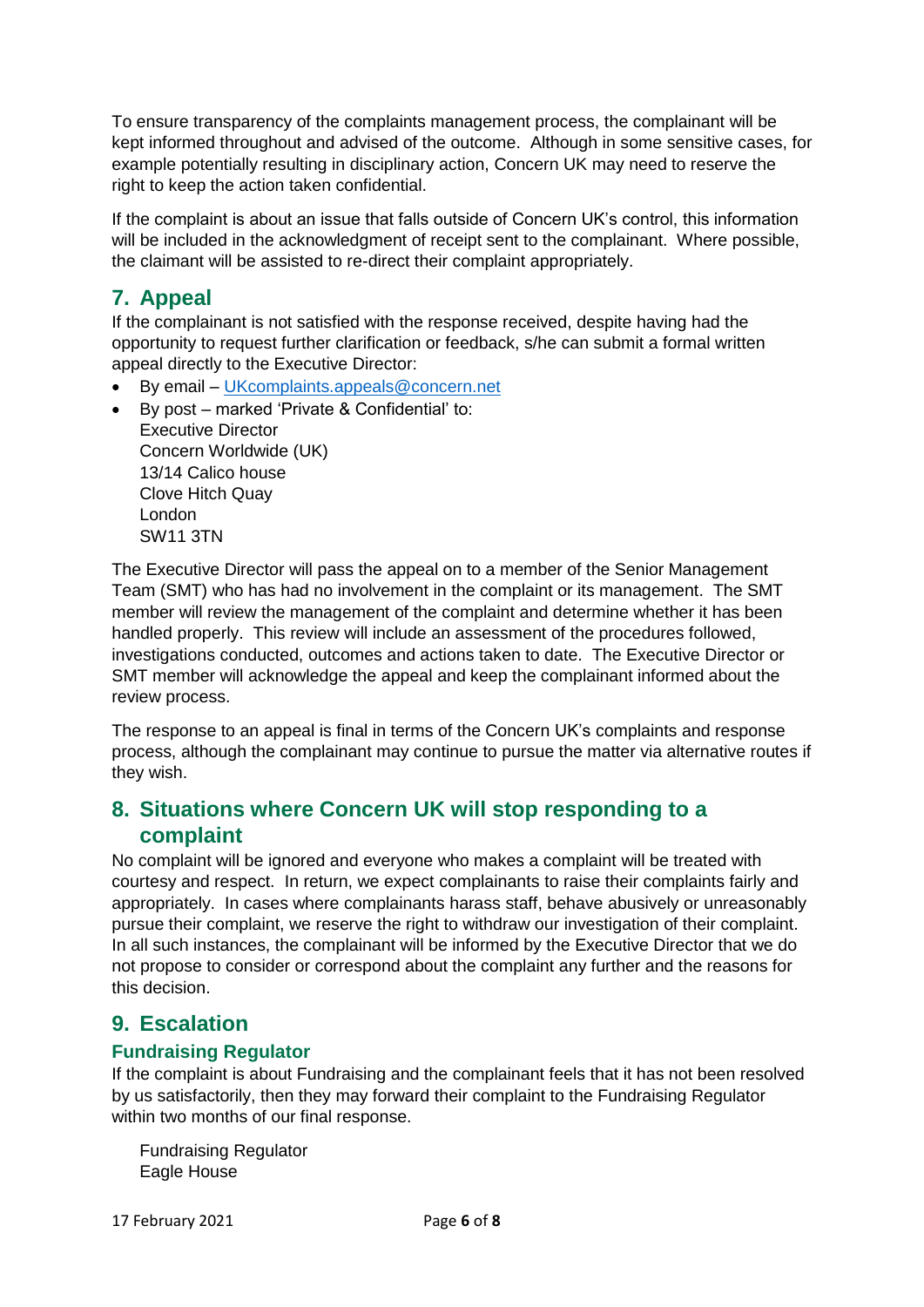167 City Road London EC1V 1AW

Telephone: 0300 999 3407 Email: [complaints@fundraisingregulator.org.uk](mailto:complaints@fundraisingregulator.org.uk) Website: [www.fundraisingregulator.org.uk/](http://www.fundraisingregulator.org.uk/)complaints

## **The Charity Commission**

If the complainant is not happy with our response to their complaint and it relates to any area of our work except fundraising or advertising, they can contact The Charity Commission for England and Wales.

The Charity Commission 1 Drummond Gate London SW1V 2QQ

Website:<https://www.gov.uk/complain-about-charity>

Complaints about Concern Worldwide (Northern Ireland) i.e. our retail activities, may be made to:

The Charity Commission for Northern Ireland Marlborough House Central Way **Craigavon** BT64 1AD

Website: [https://www.charitycommissionni.org.uk/concerns-and-decisions/submit-a](https://www.charitycommissionni.org.uk/concerns-and-decisions/submit-a-concern-about-a-charity/)[concern-about-a-charity/](https://www.charitycommissionni.org.uk/concerns-and-decisions/submit-a-concern-about-a-charity/)

#### **Advertising Standards Authority**

Although Concern UK would appreciate an opportunity to initially address any complaint about advertising with the complainant, these complaints can be made directly to the Advertising Standards Authority.

Broadcasters are required to keep recordings for specified periods i.e. 42 days after the relevant radio transmission; 60 days after the relevant satellite and cable television transmission; and 90 days after the relevant terrestrial television transmission. Complaints must be made well within these periods. For non-broadcast ads, complaints must be made within 3 months of their appearance.

Advertising Standards Authority Castle House 37-45 Paul Street **Shoreditch** London EC2A 4LS

Website:<https://www.asa.org.uk/make-a-complaint.html>